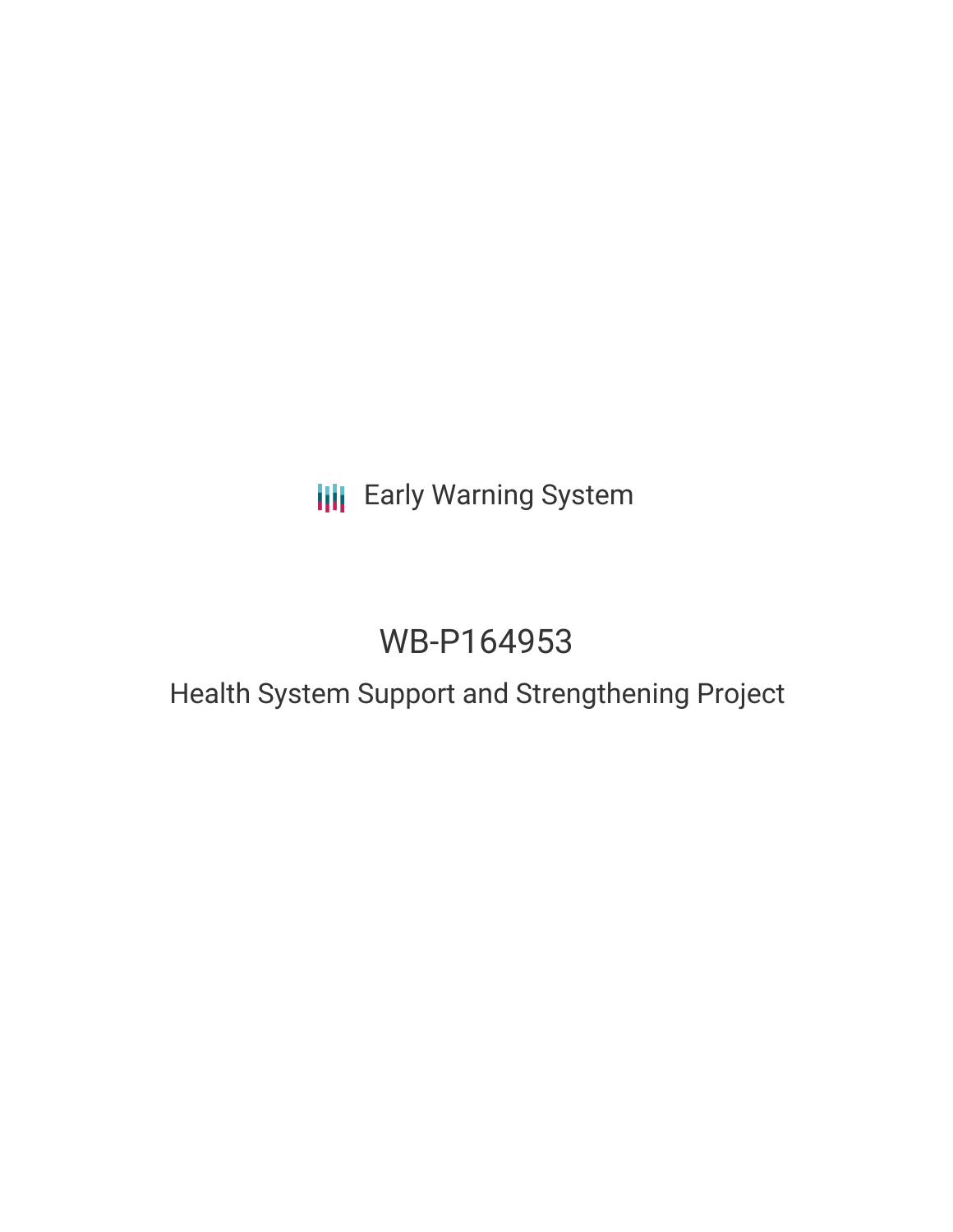

## **Quick Facts**

| <b>Countries</b>               | Central African Republic                      |
|--------------------------------|-----------------------------------------------|
| <b>Financial Institutions</b>  | World Bank (WB)                               |
| <b>Status</b>                  | Active                                        |
| <b>Bank Risk Rating</b>        | B                                             |
| <b>Voting Date</b>             | 2018-09-27                                    |
| <b>Borrower</b>                | Ministry of Economy, Planning and Cooperation |
| <b>Sectors</b>                 | <b>Education and Health</b>                   |
| <b>Investment Amount (USD)</b> | \$43.00 million                               |
| <b>Project Cost (USD)</b>      | \$54.00 million                               |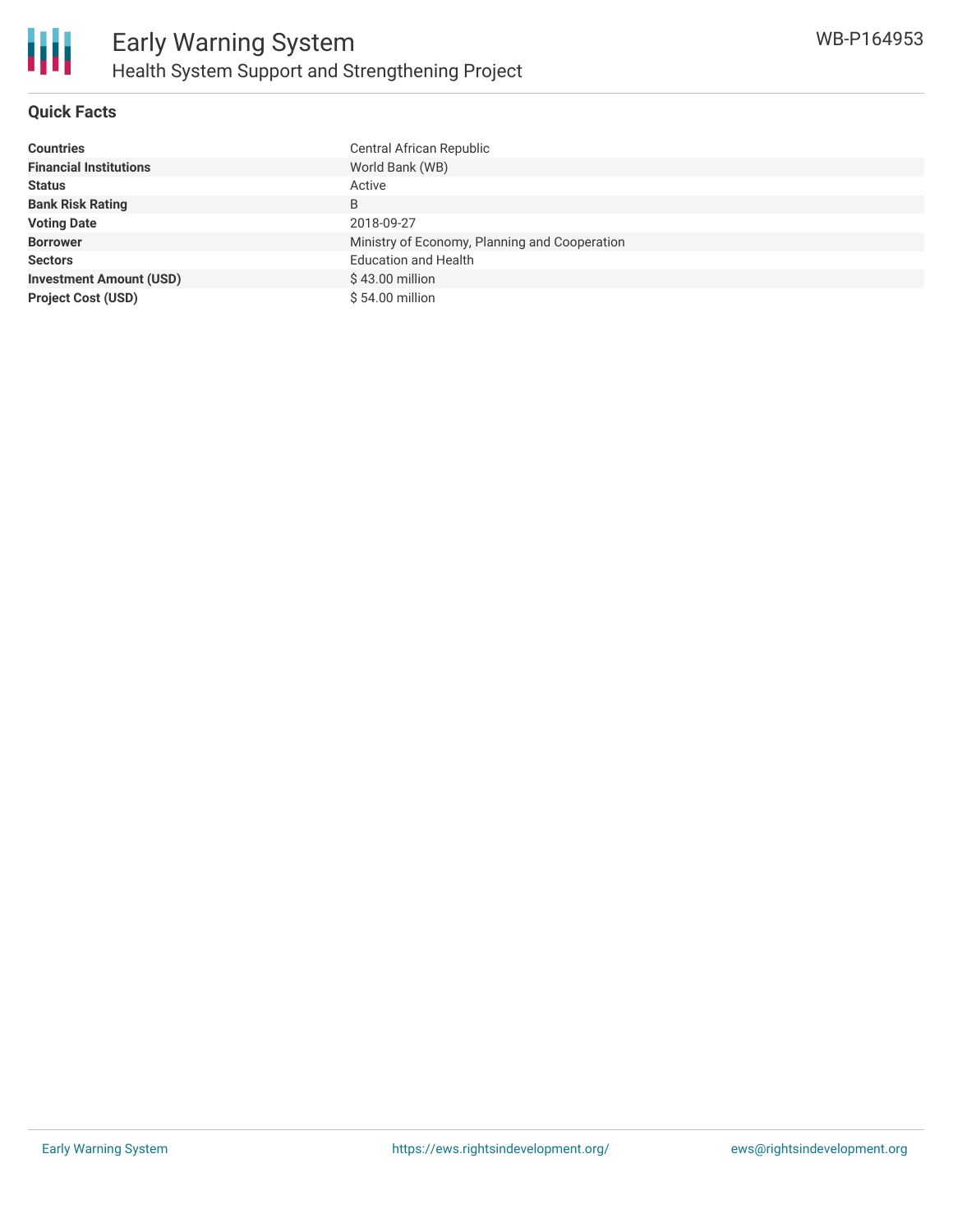

#### **Project Description**

The development objective of the Health System Support and Strengthening Project for Central African Republic is to increase utilization and improve the quality of essential health services in targeted areas in the territory of the recipient. The project comprises of three components. The first component, improving the quality and utilization of essential health services at facility and community levels through performance-based financing (PBF) consists of following sub-components: (i) PBF and delivery of free health care; and (ii) PBF verification and technical assistance. The second component, reinforcing the capacity of the recipient's health system and addressing gender-based violence consists of following sub-components: (i) health system strengthening; (ii) addressing gender-based violence (GBV); and (iii) project implementation support. The third component, contingent emergency response will allow for rapid reallocation of project proceeds in the event of a natural or artificial disaster or crisis that has caused, or is likely to imminently cause, a major adverse economic and or social impact.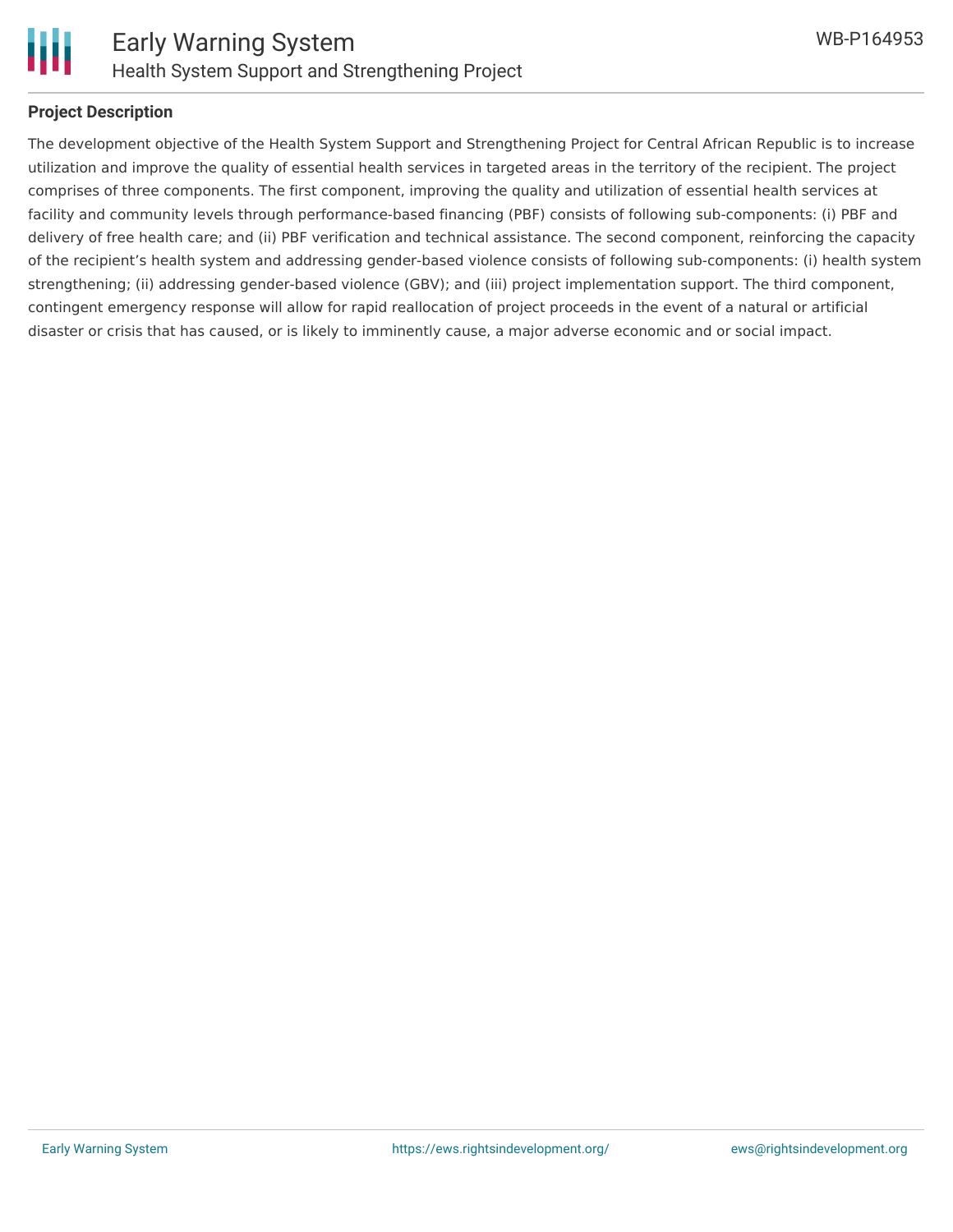

## **Investment Description**

World Bank (WB)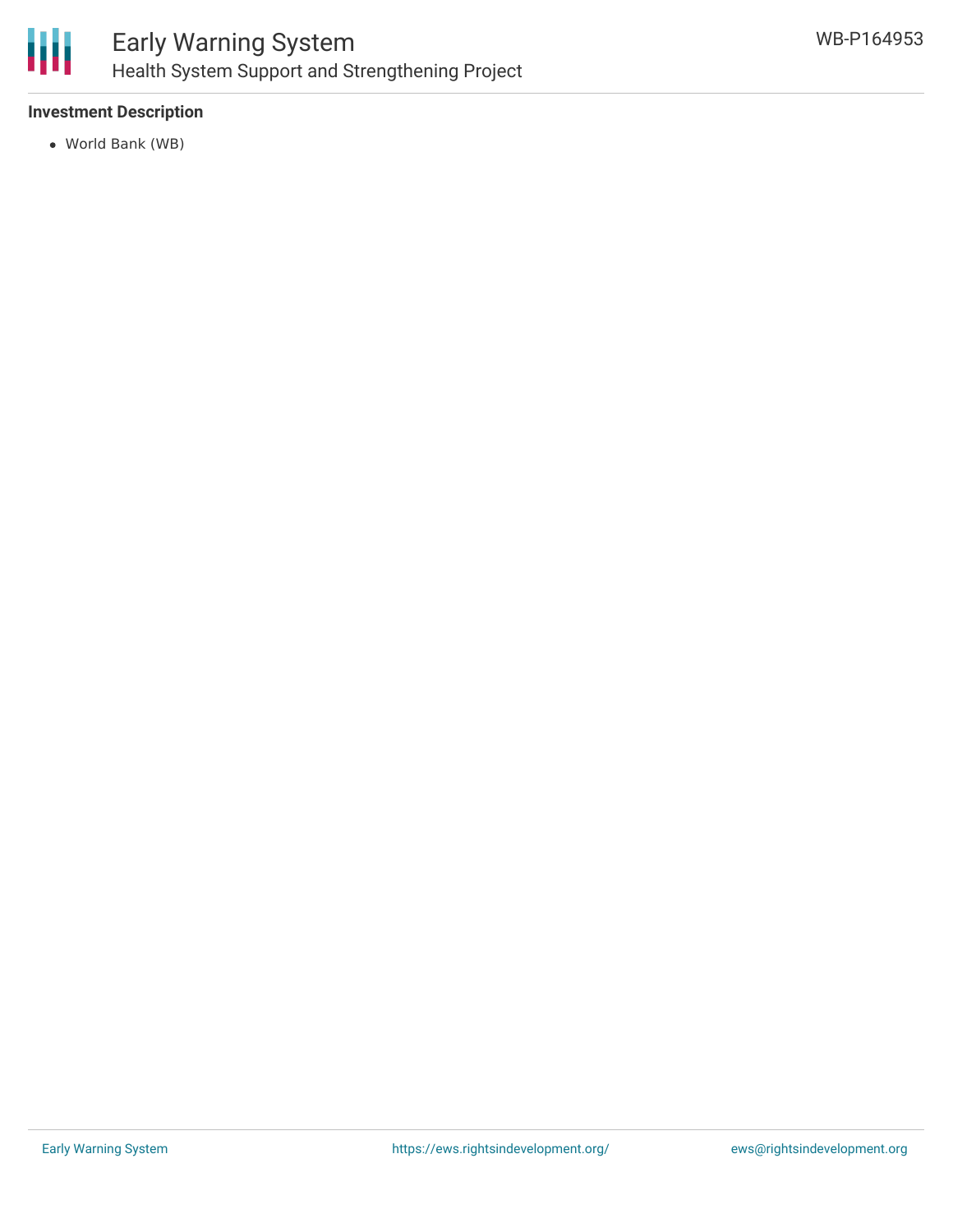

## **Contact Information**

Ministry of Health, Public Hygiene and Population Adolphe Kossi-Mazouka Coordinator, National PBF Unit kosmazad@yahoo.fr ACCOUNTABILITY MECHANISM OF WORLD BANK

The World Bank Inspection Panel is the independent complaint mechanism and fact-finding body for people who believe they are likely to be, or have been, adversely affected by a World Bank-financed project. If you submit a complaint to the Inspection Panel, they may investigate to assess whether the World Bank is following its own policies and procedures for preventing harm to people or the environment. You can contact the Inspection Panel or submit a complaint by emailing ipanel@worldbank.org. You can learn more about the Inspection Panel and how to file a complaint at: http://ewebapps.worldbank.org/apps/ip/Pages/Home.aspx.